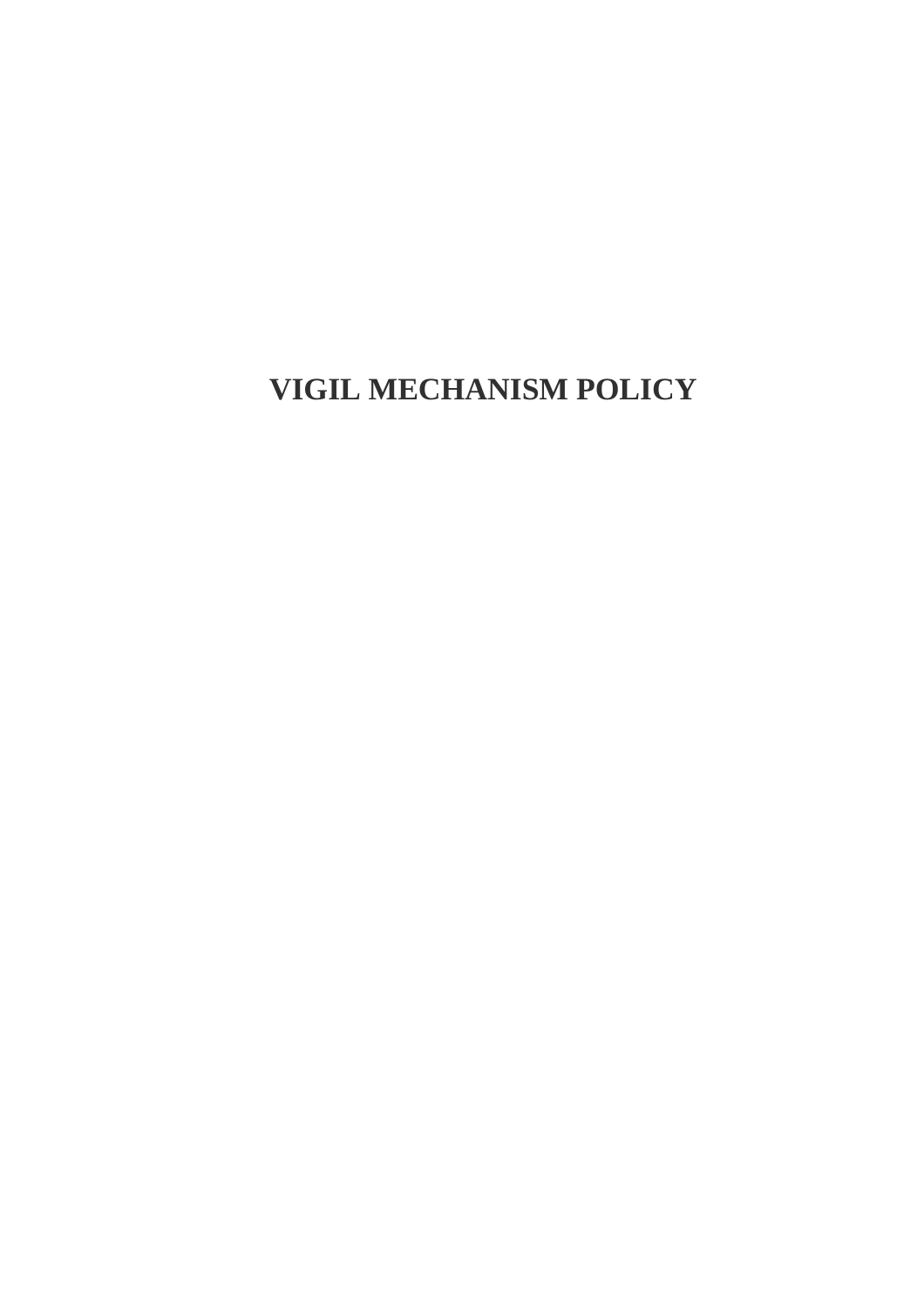# *VIGIL MECHANISM / WHISTLE BLOWER POLICY*

### **PREAMBLE**

Section 177 of the Companies Act, 2013 requires every listed company and such class or classes of companies, as may be prescribed, to establish a vigil mechanism for the directors and employees to report genuine concerns in such manner as may be prescribed.

The Company has adopted a Code of Conduct for Members of the Board & Senior Management Personnel ("*the Code*"), as amended from time to time, which lays down the principles and standards that should govern the actions of the Members of the Board& Senior Management Personnel. Any actual or potential violation of the Code, howsoever insignificant or perceived as such, is a matter of serious concern for the Company. Though, the Code enshrines within it disciplinary actions, which could be taken in case of Violation but a mechanism should be available, pursuant to which, stakeholders including Directors and employees of the Company and their representative bodies, freely communica te their concerns/grievances about actual or potential violation, illegal or unethical practices in the Company. Such a mechanism should also provide for adequate safeguards against victimization of persons who use such mechanism and also make provision for direct access to the chairperson of the Audit Committee in appropriate or exceptional cases.

In terms of Regulation 22 read with Regulation  $4(2)(d)(iv)$  of Securities and Exchange Board of India (Listing Obligations and Disclosure Requirements) Regulations, 2015 ("LODR Regulations"), every listed company has been mandated to device an effective whistle blower mechanism enabling stakeholders including individual employees, directors and their representative bodies to freely communicate their genuine concerns / grievances about illegal or unethical practices in the Company

## **POLICY**

In compliance with the above requirements, Ujaas Energy Limited, (*Company*"), has established a Vigil Mechanism and formulated a Whistle Blower Policy (hereinafter referred to as the "Policy" or "mechanism") in order to provide a framework for responsible and secure whistle blowing/vigil mechanism. The policy has since been updated /amended from time to time.

#### **POLICY OBJECTIVES**

This Policy aims to provide a channel to "the Directors and employees of Ujaas Energy Limited and its subsidiaries, as well as to the retainers and franchisees of Ujaas Energy Limited" to report genuine concerns about illegal or unethical practices, or actual or suspected fraud, or to report instances of leak of unpublished price sensitive information (UPSI) in the Company.

The Company is committed to adhere to the highest standards of ethical, moral and legal conduct of business operations and in order to maintain these standards, the Company encourages its employees who have genuine concerns about suspected misconduct to come forward and express these concerns without fear of punishment or unfair treatment.

The mechanism provides for adequate safeguards against victimization of **the "eligible persons"** who avail of the mechanism and also provides for direct access to the Chairman of the Audit Committee in exceptional cases.

This neither releases employees from their duty of confidentiality in the course of their work nor can it be used as a route for raising malicious or unfounded allegations about a personal situation.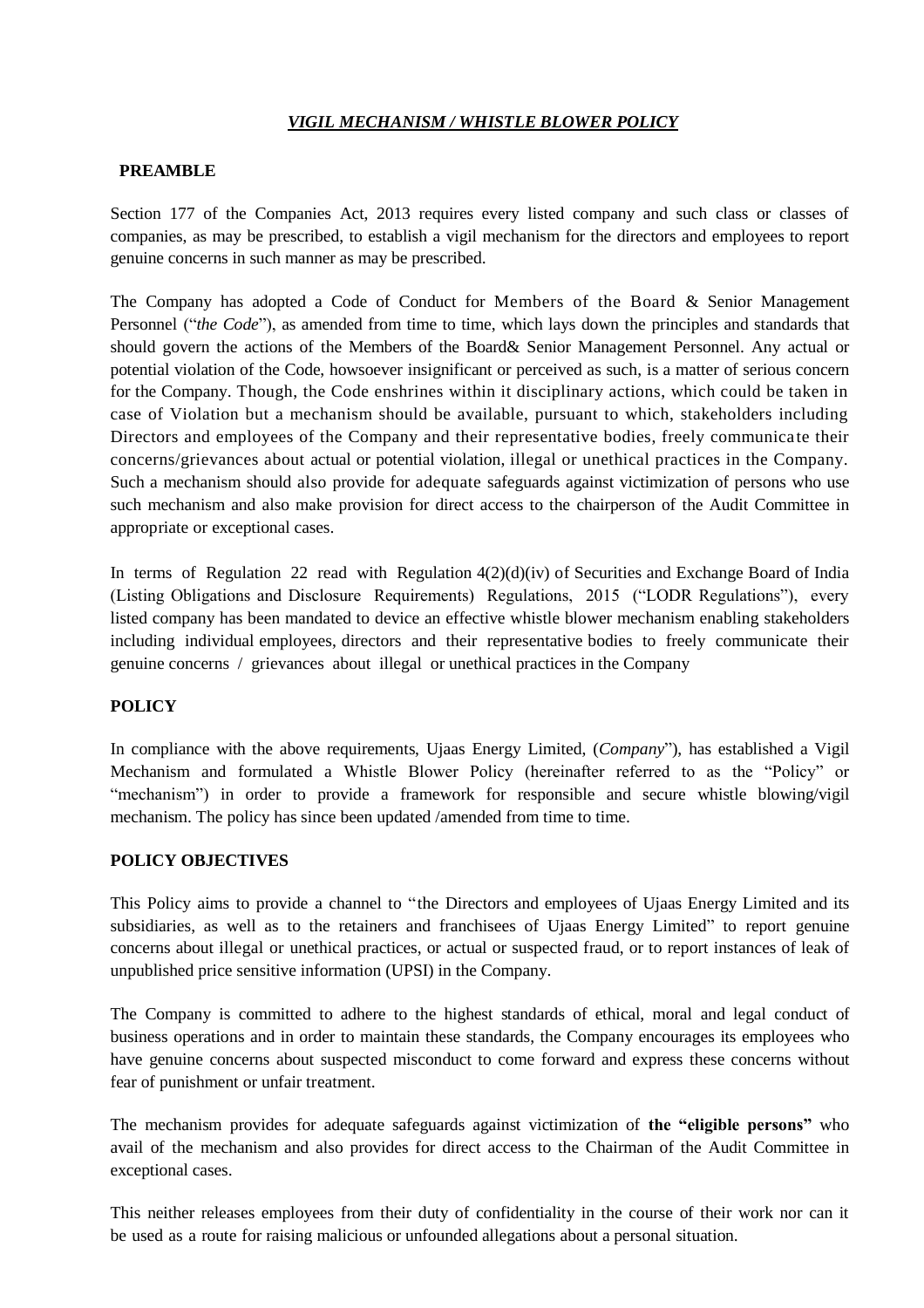## **DEFINITIONS**

**"Audit Committee"** means the Audit Committee constituted/re-constituted, from time to time, by the Board of Directors of the Company in accordance with Section 177 of the Companies Act, 2013, read with Regulation 18 of the LODR Regulations.

"**Protected Disclosure"** means a written communication of a genuine concern, made in good faith, which discloses or demonstrates information that may evidence an unethical or improper activity under the title "SCOPE OF THE POLICY" (contained elsewhere in this policy) with respect to the Company. It should be factual and not speculative and should contain as much specific information as possible to allow for proper assessment of the nature and extent of the concern.

**"Subject"** means a person or group of persons against or in relation to whom a Protected Disclosure is made or evidence gathered during the course of an investigation.

**"Ethics Committee or Committee**" is a Committee of persons, nominated/appointed/designated by the Audit Committee to receive protected disclosures from whistle blowers, process and investigate the same, maintain records thereof, place the same before the Audit Committee for its disposal and inform the Whistle Blower the result thereof.

**"Eligible Persons" means** the Directors and employees of Ujaas Energy Limited and its subsidiaries, as well as the retainers and franchisees of Ujaas Energy Limited.

**Un-published Price Sensitive Information ("UPSI")** shall mean any information, relating to a company or its securities, directly or indirectly, that is not generally available and which, upon becoming generally available, is likely to materially affect the price of the securities and shall, ordinarily include but not restricted to, information relating to the following:

- a) Periodical financial results of the Company;
- b) Intended declaration of dividends (Interim and Final);
- c) Change in capital structure i.e. Issue of securities, buy back of securities or any forfeiture of shares or change in market lot of the Company's shares;
- d) Mergers, De-mergers, Amalgamation, Acquisitions, De-listing of Securities, Scheme of Arrangement or Takeover, disposals, spin off or selling division of whole or substantially whole of the undertaking and expansion of business and such other transactions;
- e) Any major expansion plans or execution of new projects or any significant changes in policies, plans or operations of the Company;
- f) Changes in Key Managerial Personnel;
- g) Any other matter as may be prescribed under the Listing Regulations and/or Corporate Law to be price sensitive, from time to time.

"**Whistle Blower"** is **the "eligible person"** who makes a Protected Disclosure under this Policy, also referred in this policy as 'complainant'.

**"Stakeholders"** includes Directors, Employees of the Company and their representative bodies.

#### **SCOPE**

The Policy is an extension of the Code of Conduct for Members of the Board & Senior Management and covers disclosure of any unethical and improper or malpractices and events involving:

- 1. Breach of the Company's Code of Conduct;
- 2. Breach of Business Integrity and Ethics;
- 3. Breach of terms and conditions of employment and rules thereof;
- 4. Intentional Financial irregularities, including fraud, or suspected fraud;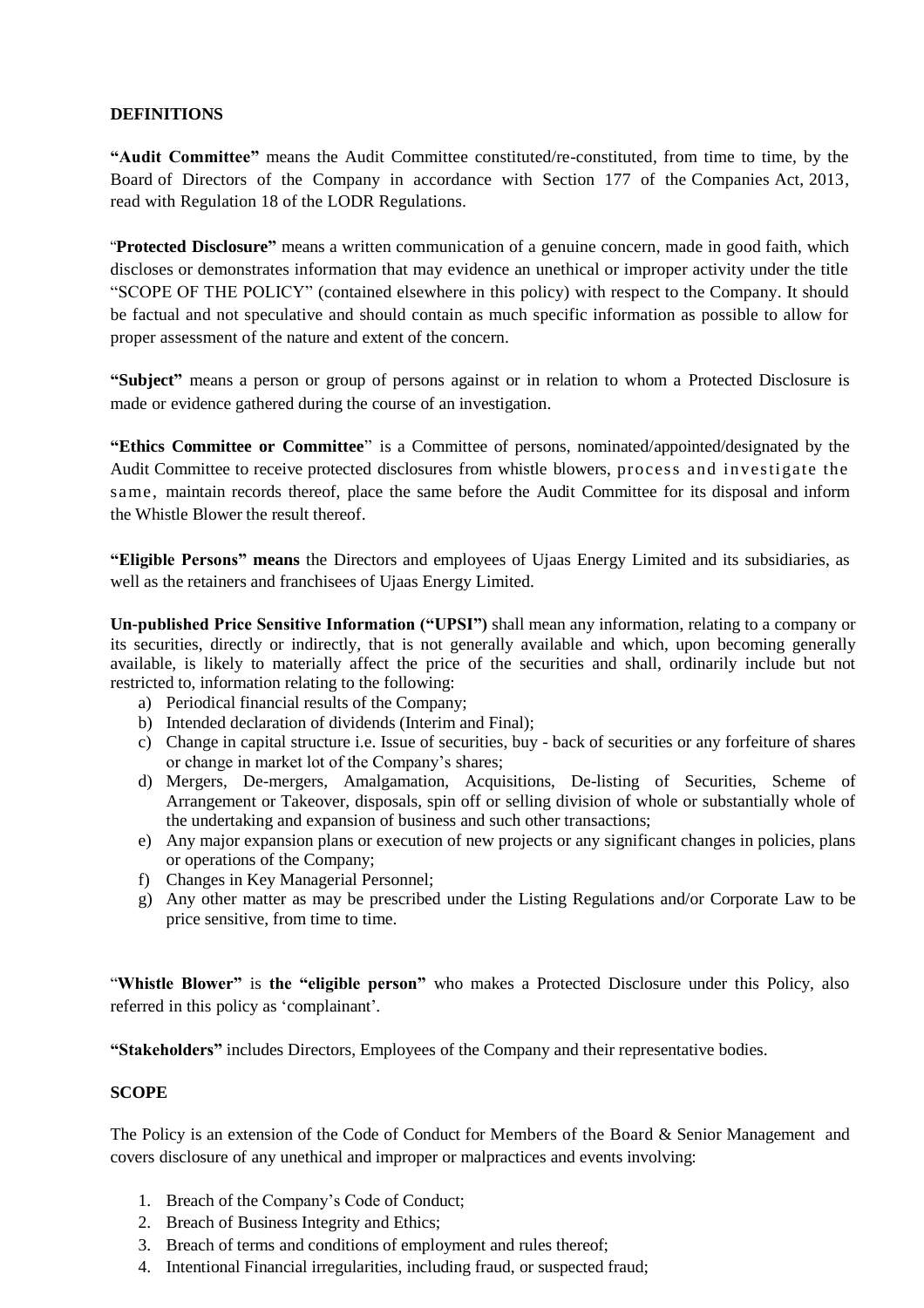- 5. Deliberate violation of laws/regulations;
- 6. Gross or Willful Negligence causing substantial and specific danger to health, safety and environment;
- 7. Manipulation of company data/records;
- 8. Pilferation of confidential/propriety information;
- 9. Gross Wastage/misappropriation of Company funds/assets; and
- 10. Instances of leak of UPSI.

## **ELIGIBILITY**

All **"eligible persons", either singly, or collectively,** are eligible to make Protected Disclosures under the Policy in relation to the matters concerning the Company.

## **PROCEDURE**

All Protected Disclosures should be reported in writing by the complainant as soon as possible, not later than 30 days after the Whistle Blower becomes aware of the same and should either be typed or written in a legible handwriting in English.

Protected Disclosures should be factual and not speculative or in the nature off a conclusion, and should contain as much specific information as possible to allow for proper assessment of the nature and extent of the concern.

The Protected Disclosure should be submitted under a covering letter signed by the complainant in a closed and secured envelope and should be super scribed as **"Protected disclosure under the Whistle Blower Policy"** or sent through email with the subject **"Protected disclosure under the Whistle Blower** Policy". If the complaint is not super scribed and closed as mentioned above, the protected disclosure will be dealt with as if a normal disclosure.

All Protected Disclosures should be addressed to the Ethics Officer, or to the Chairman of the Audit Committee in exceptional cases.

The contact details of the Ethics Officer are as under:-

**Name and Address – Mrs. Yamini Karmarkar Director Address: 701 A NRK Business Park Vijay Nagar Square, Indore Mob/Tel.: 0731-4715300 Email: info@ujaas.com**

In exceptional cases, the complaint may be sent directly to the Chairman of the Audit Committee, as per the details given hereunder:-

**Name and Address – Mrs. Yamini Karmarkar Director Address: 701 A NRK Business Park, Vijay Nagar Square, Indore Mob. /Tel.: 0731-4715300 Email: info@ujaas.com**

In order to protect the identity of the complainant, the Ethics Officer will not issue any acknowledgement to the complainants and they are advised neither to write their name / address on the envelope nor enter into any further correspondence with the Ethics Officer.

Anonymous / Pseudonymous disclosure shall not be entertained by the Ethics Officer.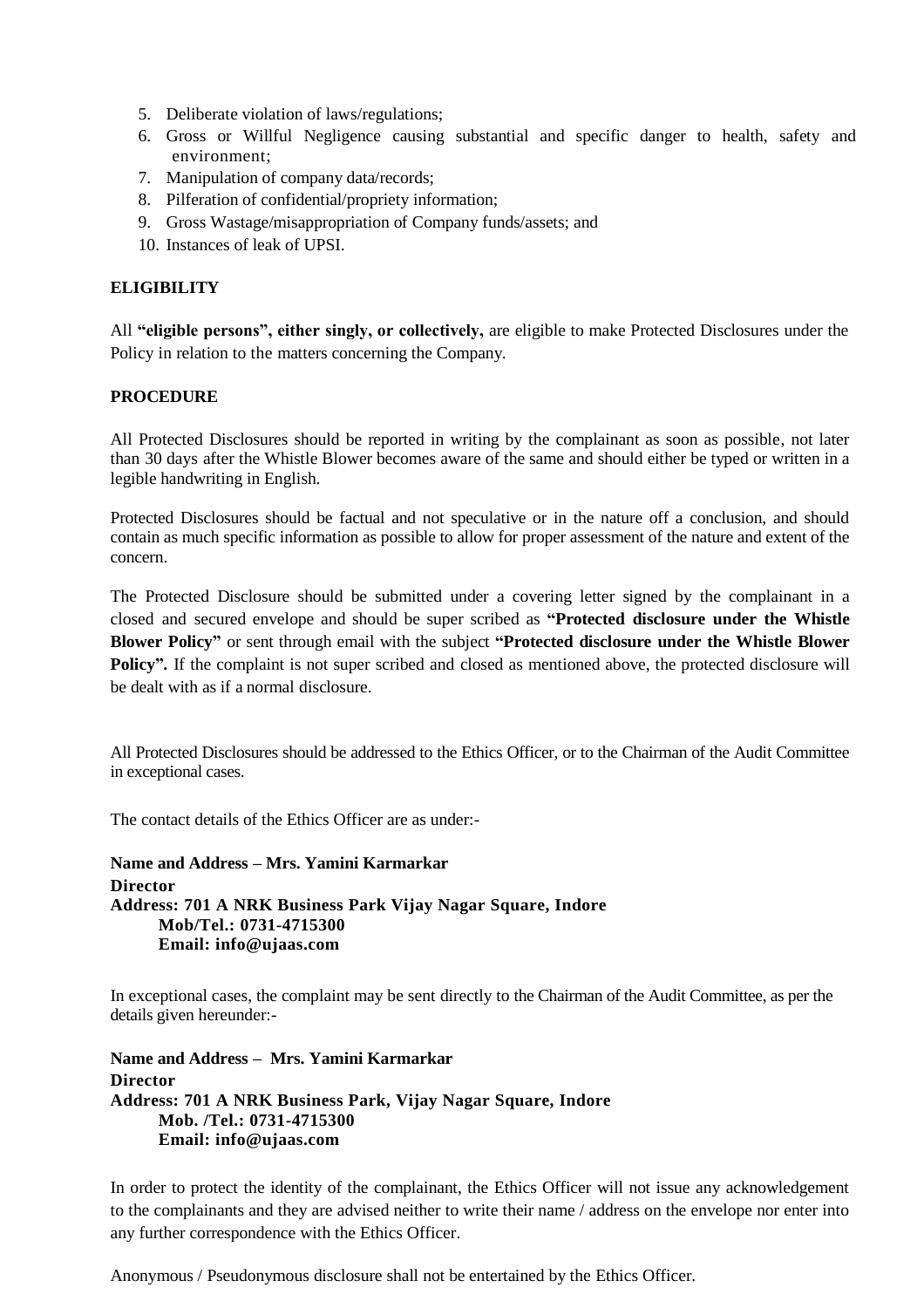On receipt of the protected disclosure the Ethics Officer shall detach the covering letter bearing the identity of the Whistle Blower and process only the Protected Disclosure.

#### **INVESTIGATION**

All Protected Disclosures under this policy will be recorded and thoroughly investigated. The Ethics Officer will receive all complaints on behalf of the Ethics Committee. The Ethics Committee will carry out an investigation either himself/herself or by involving any other Officer of the Company/ Committee constituted for the same/an outside agency before referring the matter to the Audit Committee of the Company.

The Audit Committee, if deems fit, may call for further information or particulars from the complainant and at its discretion, consider involving any other/additional Officer of the Company and/or Committee and/ or an outside agency for the purpose of investigation.

The investigation by itself would not tantamount to an accusation and is to be treated as a neutral fact finding process.

The investigation shall be completed normally within 90 days of the receipt of the protected disclosure and would be extendable by such period as the Audit Committee may, on a case to case basis, deem fit.

Any member of the Audit Committee or other officer having any conflict of interest with the matter shall disclose his/her concern /interest forthwith and shall not deal with the matter.

#### **DECISION AND REPORTING**

If an investigation leads to a conclusion that an improper or unethical act has been committed, the Chairman of the Audit Committee shall recommend to the Board of Directors of the Company to take such disciplinary or corrective action as he/she may deem fit.

Any disciplinary or corrective action initiated against the Subject as a result of the findings of an investigation pursuant to this Policy shall adhere to the applicable personnel or staff conduct and disciplinary procedures.

A quarterly report with number of complaints received under the Policy and their outcome shall be placed before the Audit Committee and the Board.

A complainant who makes false allegations of unethical & improper practices or about alleged wrongful conduct of the Subject to the Ethics Officer or the Audit Committee shall be subject to appropriate disciplinary action in accordance with the rules, procedures and policies of the Company.

#### **CONFIDENTIALITY**

The complainant, Ethics Officer, Members of the Ethics Committee, and Audit Committee, the Subject and everybody involved in the process shall maintain strict confidentiality of all matters under this Policy, discuss only to the extent or with those persons as required under this policy for completing the process of investigations and keep the papers in safe custody.